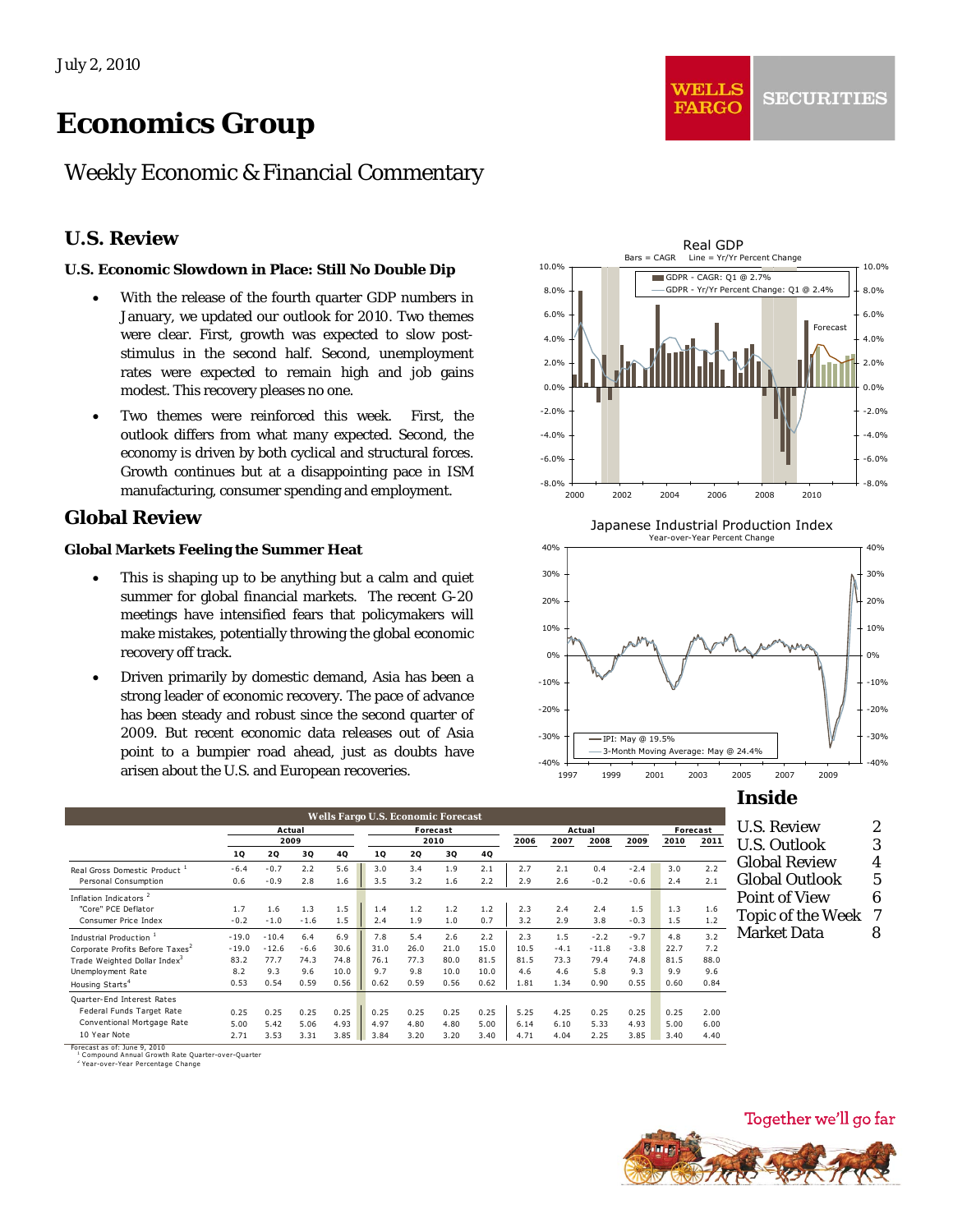### **U.S. Review**

#### **U.S. Economic Slowdown in Place: Still No Double Dip**

Neither too hot (no boom) nor too cold (no double dip recession) appears to be the story for the second half of this year. But this is a recovery that pleases no one. Two themes in our outlook were reinforced by the data this week. First, certainly the pace of economic growth differs from what many had expected. Second, the pattern of the economy is driven by a mix of cyclical and structural forces that alters the behavior of the economy. For example, this week's ISM manufacturing release highlighted the slowdown thesis in the outlook. Production, employment and coincident components of the ISM index declined modestly in June suggesting that the economy has begun to slow.

New orders and supplier deliveries components of the ISM index declined suggesting slower growth going forward. Yet, the level of the overall index and its components hint slowdown, but not recession. All the major components are still in growth mode. Meanwhile, prices paid declined sharply suggesting less inflation pressure in the pipeline and no hurry at the Federal Reserve to raise rates. We do not expect any increase in the federal funds rate this year.

Meanwhile, employment and construction data released this week support the strange brew of cyclical and structural changes that are driving this recovery. Employment gains have been hampered by the uncertainty of future labor costs.

Private residential construction has improved in response to the cyclical stimulus of the first time home buyers' credit, but private non-residential construction is down more than 20 percent compared to a year-ago. Residential construction will add to second quarter GDP, but after the buyer credit expires we expect a slowdown. Our latest outlook still has private nonresidential construction declining for the rest of this year.

#### **No Double Dip; Consumer Hangs in There**

Along with business equipment spending the consumer remains the hope to keep the economy out of recession – although there is no boom here either. Over the last three months, real consumer spending is up 3.4 percent –not boom-like but enough to suggest that spending can continue going forward. One big positive has been the recent strength in wage and salary growth—up 4.4 percent over the last three months. Meanwhile, consumer price inflation remains very low. The core PCE deflator is up just 1.5 percent over the last three months and just 1.3 percent over the last year.

In contrast to earlier economic recoveries, there is no consumer boom. This week's consumer confidence survey provides some clues. Consumer confidence, measured by the Conference Board survey, declined sharply in June. Job growth, or the lack of it, remains a core economic and political issue. The jobs hard to get index rose while jobs plentiful fell. Meanwhile consumer intentions to buy an auto fell sharply, suggesting reduced consumer spending on durable goods ahead. Confidence fell across a number of regions and was not driven exclusively by attitudes of consumers near the Gulf of Mexico.





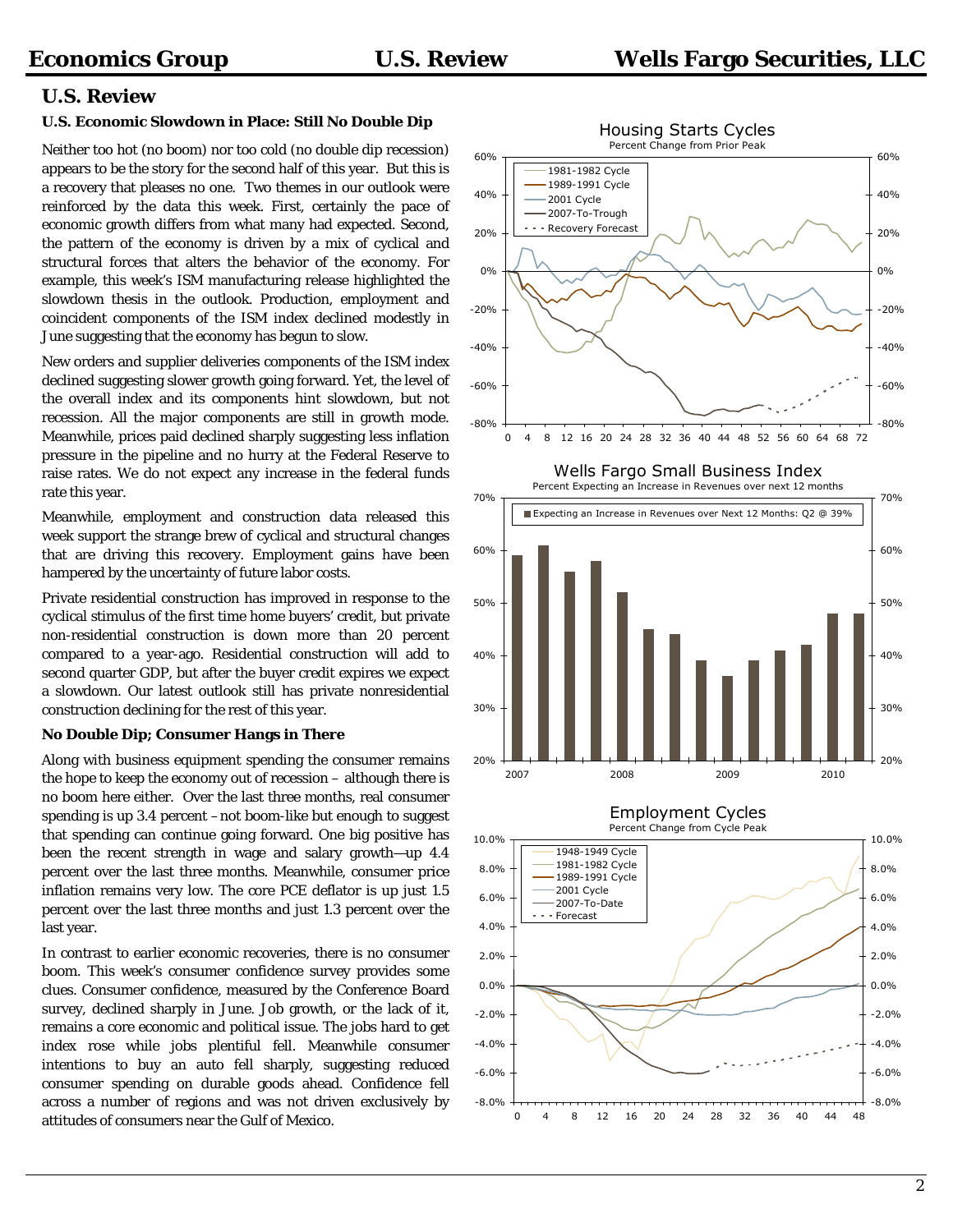## **ISM Non-Manufacturing • Tuesday**

ISM non-manufacturing remained unchanged in the last three months, but is well in expansionary territory at 55.4 in May. The business activity sub-index has increased in each of the past four months. Consistent with gains in private sector employment, the employment sub-index reached expansionary territory for the first time since the recession started in December 2007. While new orders continue to be expansionary at 57.1, we should see pullback in coming months as economic growth slows due to the draw-down in inventories and fading of stimulus. Consequently, we expect the headline composite index to drop modestly to 55.2.

#### **Previous: 55.4 Wells Fargo: 55.2**





#### **Wholesale Inventories • Friday**

In response to increased sales, U.S. wholesalers restocked inventories at a fairly consistent pace in recent months. In April, wholesale inventories rose 0.4 percent, the fourth consecutive monthly gain. On a year-over-year basis, however, inventories are down 3.2 percent, but the pace of decline is slowing. Much of the increase in inventories thus far has been concentrated in computers, now up 16.3 percent over the past year and is consistent with the robust pace of equipment and software spending. Sales grew 0.7 percent in April which pulled the inventory-to-sales ratio down to its lowest level on record. Inventory rebuilding has been one of the major drivers of economic growth in the first half of the year and has contributed as much as 3.8 percentage points to real GDP. The pace of gains, however, is unsustainable, and we expect only a modest contribution from inventories in coming quarters.

### **Previous: 0.4%**

**Consensus: 0.4%** 



## **Initial Jobless Claims • Thursday**

Initial jobless claims rose by 13,000 for the week ended June 26 to 472,000, remaining stubbornly above levels that would suggest sustainable employment growth. On a trend basis, the four-week moving average increased to 466,500. Claims have been trending around in the 450,000-480,000 range for months now, but we would like to see them slip back around the 350,000-400,000 level that has historically reflected a stronger labor market during an economic expansion. Recent increases in claims data, however, likely reflect the roll off of Census workers. Sluggish economic growth of around a 2.0 percent annual pace in the second half of the year and the re-entrance of discouraged workers back into the workforce will likely put upward pressure on the unemployment rate in coming months. We expect the unemployment rate to rise to 10.0 percent by year end.

#### **Previous: 472K**

#### **Consensus: 460K**

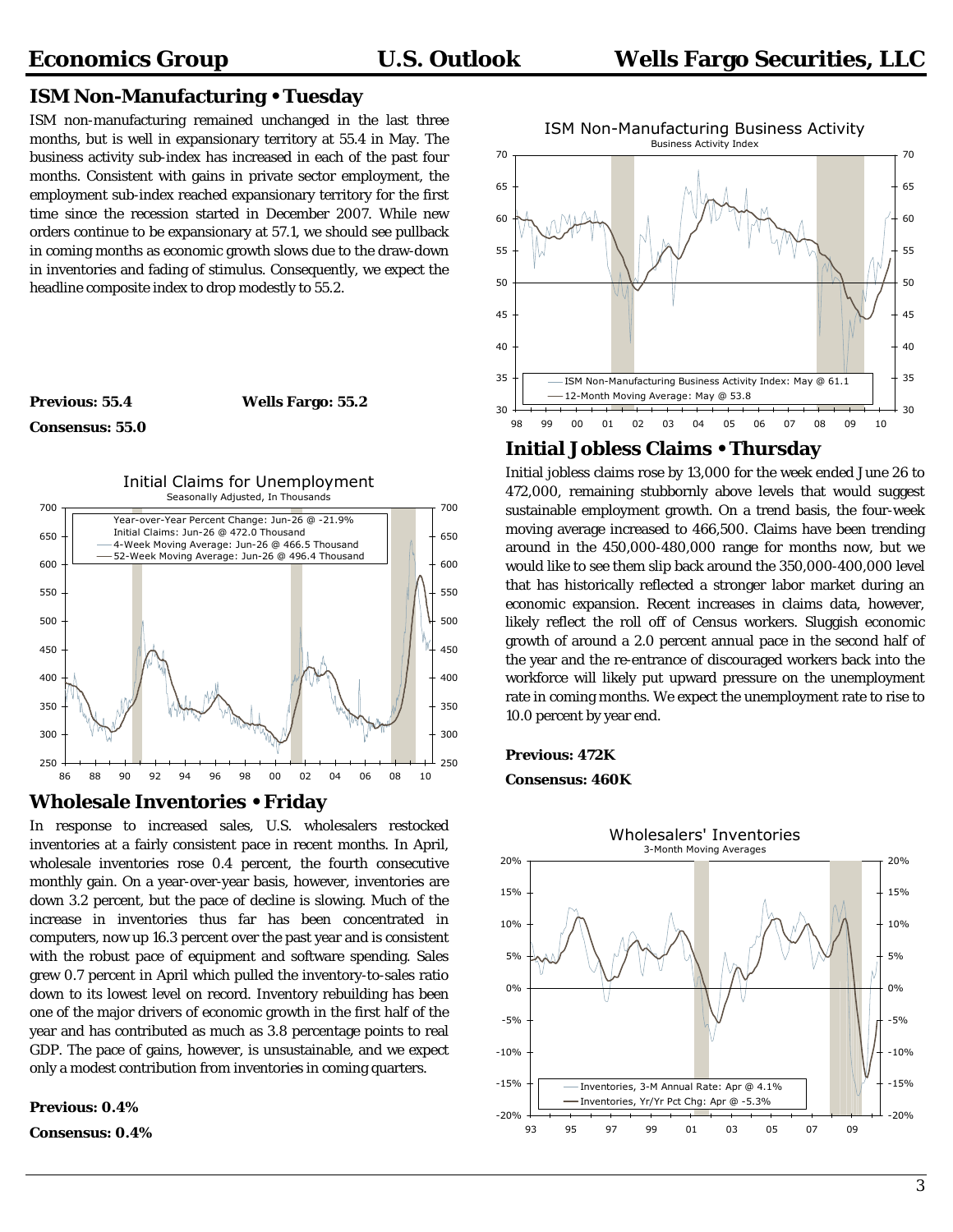## **Global Review**

#### **Can We Take Global Growth For Granted?**

While few analysts are predicting a double-dip global recession, perhaps investors have gotten a little too complacent that the march to global prosperity is preordained and that the path there will always be a pleasant upward stroll.

Just as markets have become unsettled by the sovereign debt problems in Europe, the recent G-20 meetings did not provide any panacea for what ails global markets. Indeed, the G-20 meetings only served to highlight the danger that policy mistakes and disagreements are nearly assured during a global and financial shock of this magnitude. Is fiscal austerity or more government spending the path to prosperity?

The G-20's answer was "it depends" on the country. This is an unsatisfactory answer at best. It certainly suggests that there is no-longer a coordinated global response to the economic problems still facing the world, perhaps a big negative for global growth ahead, depending on one's view of the world. Indeed the economic and fiscal policies of the United States vis-à-vis most other advanced economies, are largely at odds with each other. Such policy confusion threatens the strength and sustainability of global recovery crafted out of coordinated government intervention. The market's reaction since the meeting certainly is consistent with this thesis.

On the other hand, the status quo is also untenable. If Europe does nothing to tighten its belt, the euro will surely continue to weaken. A weaker euro would allow Europe to run large trade surpluses with the U.S. as Asia has done for decades. This large and growing trade deficit in the United States would only increase the pressure on the Administration and the Fed to spend and monetize our way out of this quagmire. A weaker dollar and higher inflation would soon emerge, wiping away any illusion of long-term prosperity. Thus, neither path provides a pleasant stroll back to prosperity, which is why the markets are so volatile these days.

As if on queue, the economic data out of Asia, which has been consistently beating expectations for more than a year, has suddenly gotten a bit more mixed. Notably, Japan's economic recovery appears to be slowing. Japan's jobless rate hit a five month high in May, while wages, industrial production, and retail spending all fell. With lingering deflation still well entrenched and Prime Minister Naoto Kan's administration considering raising the national sales tax from the current 5 percent to 10 percent, there are growing fears that Japanese domestic demand is not strong enough to withstand such a dual assault on consumers. The Japanese still keenly remember the fate of Prime Minister Ryutaro Hashimoto, who in 1997 raised taxes when he thought the economy had regained some of its strength only to see the recovery soon fall back into contraction.

China saw a rare setback this week as well. The Conference Board corrected its April Leading Economic Indicator for China's economy. It turns out the leading indicator increased only 0.3 percent compared to the initially reported gain of 1.7 percent.

35



2005 2006 2007 2008 2009 2010

35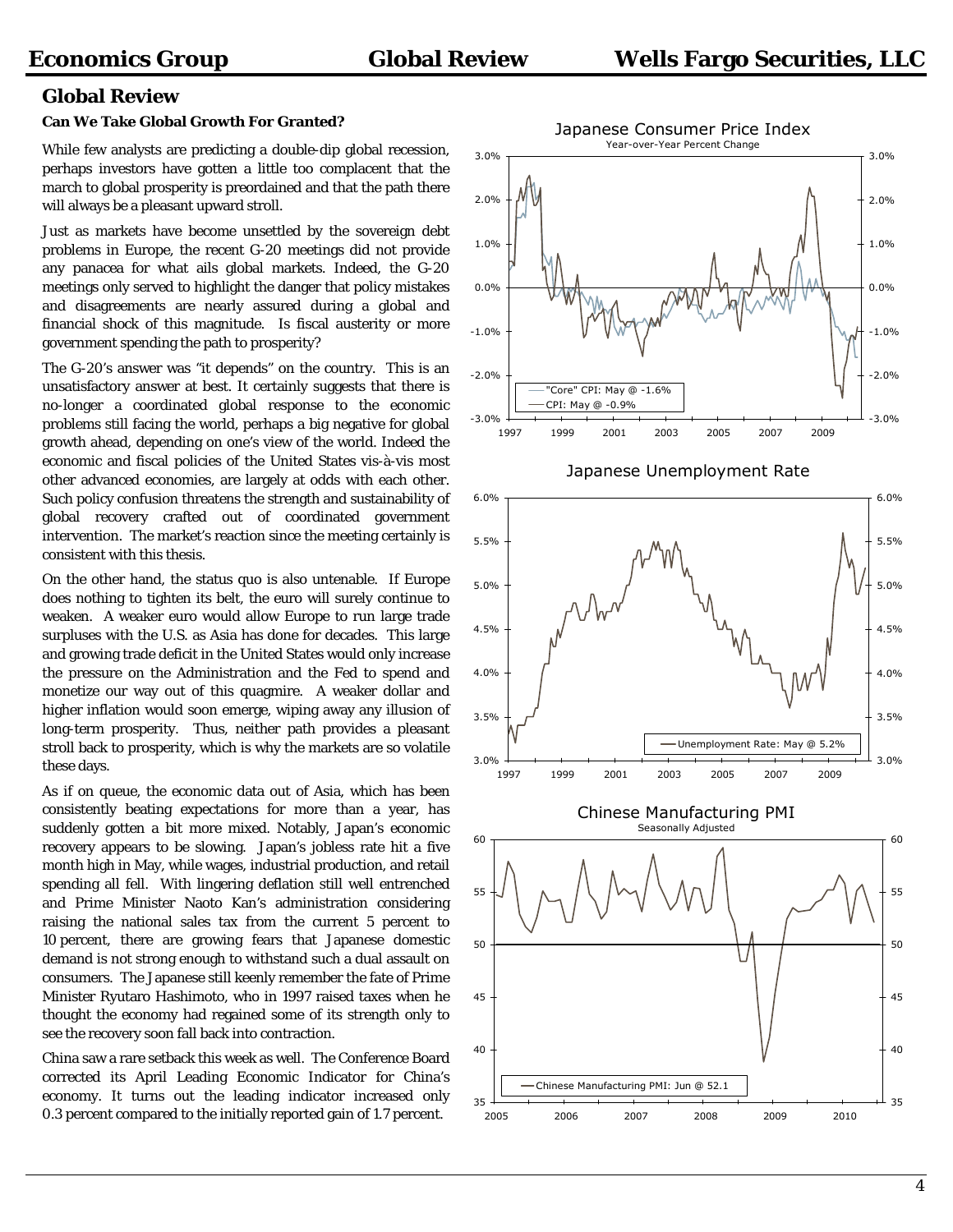## **U.K. Industrial Production • Thursday**

Although the pace of U.K. GDP growth slowed slightly in the first quarter, it appears the economy expanded at a faster rate in the second quarter. It is becoming increasingly clear that the business sector is spending again as well. First quarter business investment increased 7.8 percent, an upward revision from the previously reported gain of 6.0 percent. April's manufacturing PMI data released this week show that the factory sector is still expanding. That is a good sign for industrial production data due out on Thursday. Output has swung back after dropping off significantly during the recession.

The Bank of England (BoE) meets on Thursday, and no rate adjustments are expected. Although the minutes of the meeting will not be released for two weeks, investors will be very interested to see if there was any sentiment to hike rates.

#### **Previous: 2.1% (Year-over-year)**

#### **Consensus: N/A**



## **Canadian Jobs Report • Friday**

Canadian economic growth continues to outpace growth in most of the developed economies in the world, and the country is the only G7 economy to begin raising rates. That said, Canada is coming off a decidedly poor week for economic news. Retail sales data for the month of April came in much weaker than expected, declining 2.0 percent on the month. The news hit the wire Tuesday morning and by the end of the day, the Canadian dollar had depreciated 2.0 percent against the U.S. dollar. GDP data for the month of April were also disappointing coming in essentially flat, despite expectations for an eighth consecutive monthly gain.

The job market recovery in Canada has also outpaced other developed economies. In fact Canadian employers have added to payrolls every month so far this year. Will that continue in June? We will find out when the jobs report is released on Friday.

**Previous: 24.7K** 

**Consensus: N/A** 



## **German Industrial Production • Thursday**

The Ifo index of German business sentiment bottomed in mid-2009. The V-shaped bottom since that time signaled the eventual recovery in German industrial production (IP). The Ifo index edged a bit lower in May, before rebounding in June. Although the index is still at a level that is consistent with positive IP growth, the slowing pace of recovery in the Ifo may mean production will decelerate a bit in the months ahead. The manufacturing and service sector PMIs for the broader Euro-zone have also largely been going sideways for the last few months, and we would not be surprised to see factory output begin to stagnate as well.

The European Central Bank also meets on Thursday, and while rate adjustments are likely off the table, markets will watch for statements about funding in the wake of this week's expiration of the one-year lending facility.

**Consensus: N/A** 

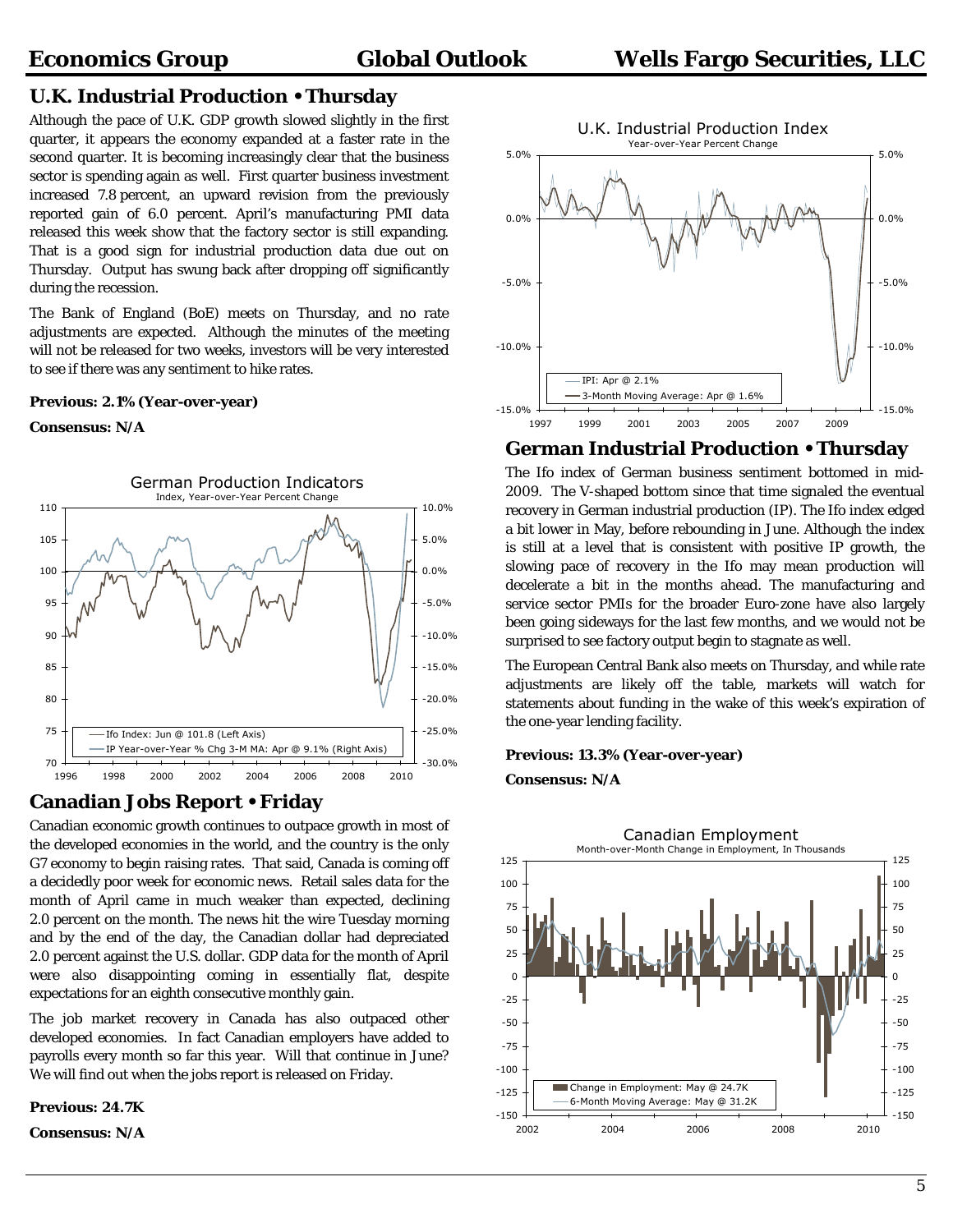#### **Non-Market Prices and Risk**

For some time now we have witnessed the cost of mis-priced assets, especially in residential real estate. Going forward, the problem we expect to see is that both the excess supply of housing and labor is putting a damper on prices. For some time, forecasters have interpreted a rebound in economic activity over the last six months as a true economic recovery. Instead, much of the rebound has reflected the impact of subsidies to the economy either directly through Federal spending or indirectly through the cash-for-clunkerstype programs and credit allocation by the Federal Reserve.

The excess supply of housing, housingrelated goods, as well as autos, has remained because sellers have persisted in believing that their real assets, often bought with subprime-driven financing, really was worth more in a world in which credit and risk for mortgage lending had been repriced. New buyers cannot get the old subprime terms yet and, therefore, cannot justify paying subprime-induced housing prices. Federal tax credits intended to stabilize the housing market in the short run were but a stop-gap measure that gave false hope of a rebound in construction.

Similarly, Federal workers and stimulusinduced hires have accounted for much of the improvement in jobs, and do not reflect the viability of the private economy.

Unfortunately, monetary policy has added to the confusion on market signals. Monetary policy has generated an excess supply of credit to mop up the excess supply of goods. This excess credit supply is reflected in very low nominal interest rates which are viewed as unsustainable over time.

Finally, the growth of the real stock of government debt has exceeded the gains in the economy in the short run. Over time, the excess supply of federal debt is likely to be met with diminished demand from abroad. In the short run we have run up spending and debt to buy a recovery that will be paid for in the future at a much higher price than today's non-market determined interest rates.





## **Interest Rate Watch Consumer Credit Insights ABS Issuance Continues to Slow**

Issuance of asset-backed securities (ABS) slowed to \$7.1 billion in June, the lowest total since February 2009. The 3-month moving average fell to \$8.5 billion, down 60 percent from the peak of \$21.4 billion in July 2009. Over the past few months, credit card ABS issuance has held fairly steady at low levels, while auto ABS issuance has trended lower. Student loan ABS issuance had been trending slightly higher but saw a notable drop in June. There has only been one month in the past 19 where there was any issuance of home equity ABS, and that was January 2010 for a mere \$200 million, compared to \$20-\$30 billion a month during the boom.

Compared to a year ago, total issuance YTD is down 27 percent, with credit card issuance down 80 percent, auto issuance up 31 percent, student loan issuance down 18 percent and issuance for other loans down 44 percent. If 2010 ABS issuance is to meet last year's paltry total, issuance in the second half will need to be more than double that of the first half. However, even with the cash-for-clunkers (CFC) program in place, issuance in 2H09 was only 30 percent higher than 1H09. The absence of the CFC program, the slowing of the economy and the recent downward trend of ABS issuance suggests 2H10 will be hard pressed to match the activity of 2H09. We expect consumer spending to slow in the months ahead based on fundamentals, and this analysis of ABS issuance lends further credence to our outlook.

### **Mortgage Data**

|                         |         | Week    | 4 Weeks | Year    |
|-------------------------|---------|---------|---------|---------|
|                         | Current | Ago     | Ago     | Ago     |
| Mortgage Rates          |         |         |         |         |
| 30-Yr Fixed             | 4.58%   | 4.69%   | 4.79%   | 5.32%   |
| 15-Yr Fixed             | 4.04%   | 4.13%   | 4.20%   | 4.77%   |
| 5/1 ARM                 | 3.79%   | 3.84%   | 3.94%   | 4.88%   |
| 1-Yr ARM                | 3.80%   | 3.77%   | 3.95%   | 4.94%   |
| <b>MBA Applications</b> |         |         |         |         |
| Composite               | 675.9   | 621.2   | 639.0   | 444.8   |
| Purchase                | 172.1   | 177.9   | 178.0   | 267.7   |
| Refinance               | 3,613.1 | 3,208.5 | 3,336.9 | 1,482.2 |

Source: Freddie Mac, Mortgage Bankers Association and Wells Fargo Securities, LLC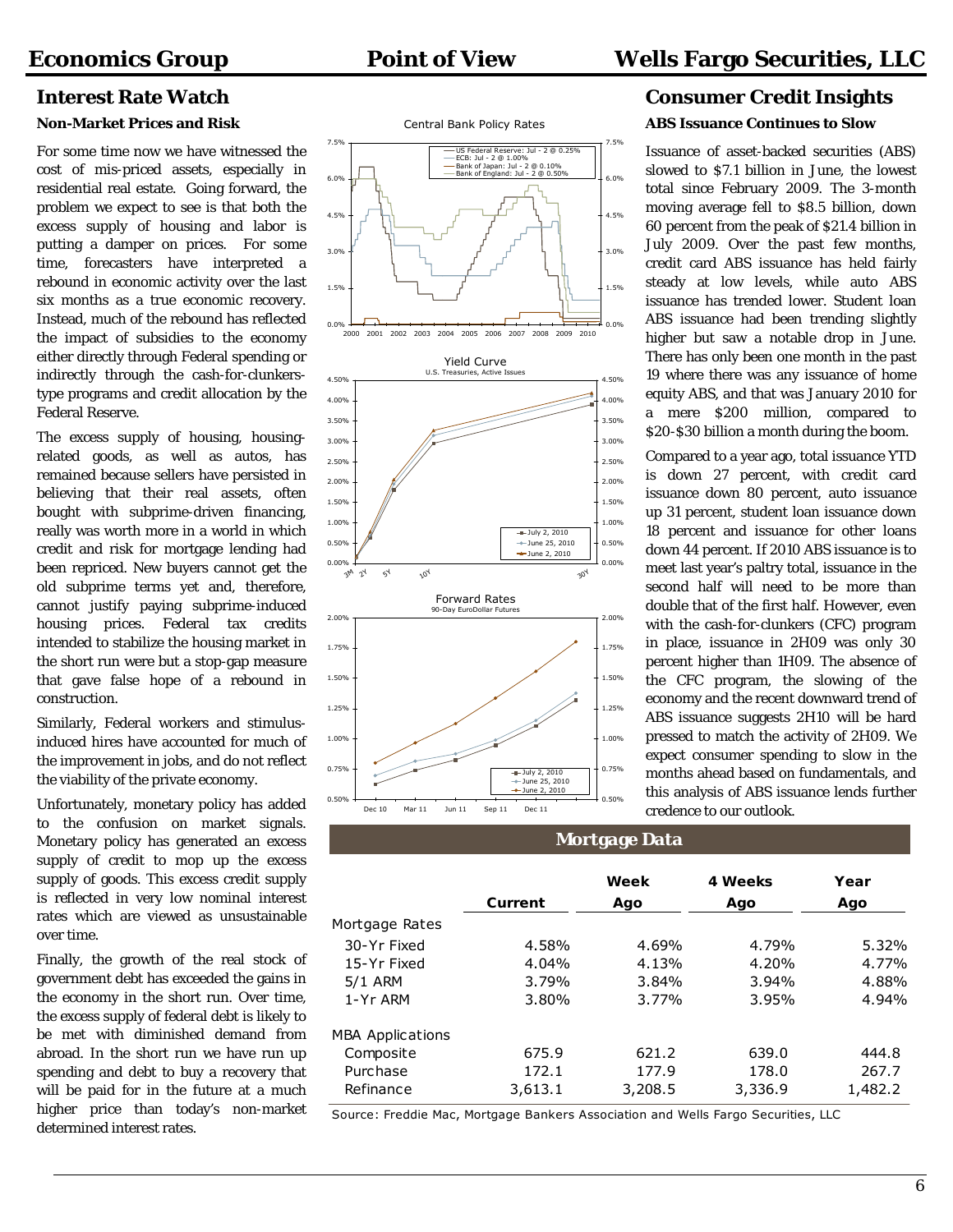## **Topic of the Week**

#### **Sluggish Growth in Private Sector Jobs**

The non-farm payroll report is considered the most important monthly report because it contains a wealth of information about the current economy. However, there is a less noticed report, the ADP employment report, which contains some interesting information about the labor market. Specifically, it breaks down private sector employment by firm size. This week we received the ADP employment report, which showed that private sector employment has risen by 170,000 jobs over the past five months.

Small firms, defined as those that employ 1 to 49 workers, represent about 45 percent of private sector jobs, but they have accounted for only 16 percent of the increase in ADP employment over the past five months. Accounting for almost half of private sector jobs, it is vital that we see significant job creation from small firms. After three months of positive job growth, their payrolls decreased by 1,000 in June. Medium sized firms (50-499 workers) represent 39 percent of the level of employment, but 71 percent of the total increase since February. Large firms (more than 500 workers) represent 16 percent of the level of employment and 13 percent of the change over the past five months.

Looking at the previous economic recovery, one sees an entirely different picture. By the ADP measure, employment bottomed in June 2003 and it rose by 483,000 over the next five months. Small firms accounted for 77 percent of the growth in total ADP employment, with medium and small firms registering 32 percent and -9 percent, respectively.

There are two takeaways from this analysis. First, the recovery in private sector employment is much slower in this upturn than in the previous economic recovery. Secondly, if small firms continue to struggle, it will be difficult to register strong growth rates in private sector employment.



#### **Subscription Info**

Wells Fargo's *Weekly Economic & Financial Commentary* is distributed to subscribers each Friday afternoon by e-mail.

To subscribe please visit: [www.wellsfargo.com/economicsemail](http://www.wellsfargo.com/economicsemail)

The *Weekly Economic & Financial Commentary* is available via the Internet at [www.wellsfargo.com/economics](http://www.wellsfargo.com/economics) 

Via The Bloomberg Professional Service at WFEC.

And for those with permission at [www.wellsfargo.com/research](http://www.wellsfargo.com/research)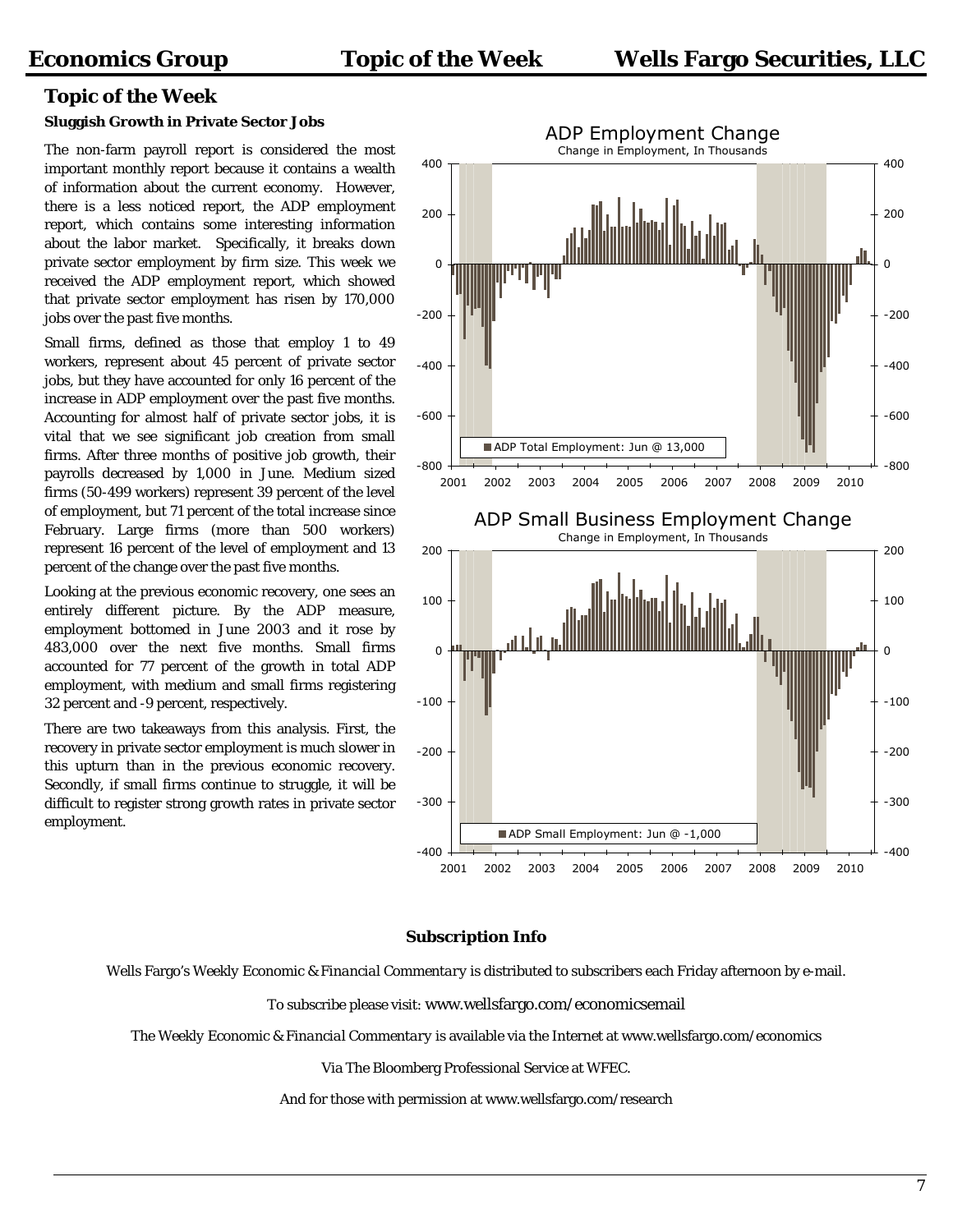## **Market Data** ♦ **Mid-Day Friday**

| <b>U.S. Interest Rates</b> |          |        |        | <b>Foreign Interest Rates</b> |          |        |        |
|----------------------------|----------|--------|--------|-------------------------------|----------|--------|--------|
|                            | Friday   | 1 Week | 1 Year |                               | Friday   | 1 Week | 1 Year |
|                            | 7/2/2010 | Ago    | Ago    |                               | 7/2/2010 | Ago    | Ago    |
| 3-Month T-Bill             | 0.17     | 0.13   | 0.16   | 3-Month Euro LIBOR            | 0.73     | 0.67   | 1.06   |
| 3-Month LIBOR              | 0.53     | 0.53   | 0.58   | 3-Month Sterling LIBOR        | 0.73     | 0.73   | 1.16   |
| 1-Year Treasury            | 0.03     | 0.13   | 0.15   | 3-Month Canadian LIBOR        | 0.84     | 0.83   | 0.60   |
| 2-Year Treasury            | 0.64     | 0.65   | 0.98   | 3-Month Yen LIBOR             | 0.25     | 0.25   | 0.45   |
| 5-Year Treasury            | 1.82     | 1.90   | 2.42   | 2-Year German                 | 0.68     | 0.57   | 1.23   |
| 10-Year Treasury           | 2.96     | 3.11   | 3.49   | 2-Year U.K.                   | 0.78     | 0.73   | 1.29   |
| 30-Year Treasury           | 3.92     | 4.06   | 4.32   | 2-Year Canadian               | 1.42     | 1.58   | 1.17   |
| Bond Buyer Index           | 4.38     | 4.40   | 4.81   | 2-Year Japanese               | 0.15     | 0.16   | 0.28   |

## **U.S. Interest Rates Foreign Interest Rates** Friday 1 Week 1 Year Friday 1 Week 1 Year 7/2/2010 Ago Ago 7/2/2010 Ago Ago 3-Month Euro LIBOR 0.73 0.67 1.06 3-Month LIBOR 0.53 0.53 0.58 3-Month Sterling LIBOR 0.73 0.73 1.16 1-Month Canadian LIBOR 0.84 0.83 0.60 2-Year Treasury 0.64 0.65 0.98 3-Month Yen LIBOR 0.25 0.25 0.45 5-Year Treasury 1.82 1.90 2.42 2-Year German 0.68 0.57 1.23 2-Year Canadian 1.42 1.58 1.17 2-Year Japanese **0.15** 0.16 0.28

| <b>Foreign Exchange Rates</b> |          |        |        | 10-Year U.K.                | 3.35     | 3.38    | 3.74   |
|-------------------------------|----------|--------|--------|-----------------------------|----------|---------|--------|
|                               | Friday   | 1 Week | 1 Year | 10-Year Canadian            | 3.09     | 3.22    | 3.35   |
|                               | 7/2/2010 | Ago    | Ago    | 10-Year Japanese            | 1.10     | 1.15    | 1.36   |
| $($ \$/ $\epsilon$ )<br>Euro  | 1.260    | 1.237  | 1.400  |                             |          |         |        |
| British Pound (\$/£)          | 1.519    | 1.506  | 1.639  | <b>Commodity Prices</b>     |          |         |        |
| British Pound (£/€)           | 0.829    | 0.821  | 0.854  |                             | Friday   | 1 Week  | 1 Year |
| Japanese Yen $(Y/\$)$         | 87.800   | 89.230 | 95.940 |                             | 7/2/2010 | Ago     | Ago    |
| Canadian Dollar (C\$/\$)      | 1.061    | 1.036  | 1.163  | WTI Crude (\$/Barrel)       | 72.72    | 78.86   | 66.73  |
| Swiss Franc (CHF/\$)          | 1.064    | 1.093  | 1.084  | Gold (\$/Ounce)             | 1207.05  | 1255.60 | 929.80 |
| Australian Dollar (US\$/A\$)  | 0.847    | 0.874  | 0.794  | Hot-Rolled Steel (\$/S.Ton) | 625.00   | 625.00  | 335.00 |
| Mexican Peso (MXN/\$)         | 13.070   | 12.649 | 13.249 | Copper (¢/Pound)            | 292.30   | 309.30  | 229.00 |
| Chinese Yuan (CNY/\$)         | 6.772    | 6.792  | 6.831  | Soybeans (\$/Bushel)        | 9.51     | 9.51    | 12.63  |
| Indian Rupee (INR/\$)         | 46.786   | 46.290 | 47.950 | Natural Gas (\$/MMBTU)      | 4.82     | 4.86    | 3.62   |
| Brazilian Real (BRL/\$)       | 1.775    | 1.780  | 1.956  | Nickel (\$/Metric Ton)      | 18,935   | 19,327  | 16,416 |
| U.S. Dollar Index             | 84.283   | 85.313 | 80.151 | CRB Spot Inds.              | 473.39   | 482.80  | 406.63 |

| British Pound (\$/£)         | 1.519  | 1.506  | 1.639  | <b>Commodity Prices</b>     |          |         |        |
|------------------------------|--------|--------|--------|-----------------------------|----------|---------|--------|
| British Pound (₤/€)          | 0.829  | 0.821  | 0.854  |                             | Friday   | 1 Week  | 1 Year |
| Japanese Yen (¥/\$)          | 87.800 | 89.230 | 95.940 |                             | 7/2/2010 | Ago     | Ago    |
| Canadian Dollar (C\$/\$)     | 1.061  | 1.036  | 1.163  | WTI Crude (\$/Barrel)       | 72.72    | 78.86   | 66.73  |
| Swiss Franc (CHF/\$)         | 1.064  | 1.093  | 1.084  | Gold (\$/Ounce)             | 1207.05  | 1255.60 | 929.80 |
| Australian Dollar (US\$/A\$) | 0.847  | 0.874  | 0.794  | Hot-Rolled Steel (\$/S.Ton) | 625.00   | 625.00  | 335.00 |
| Mexican Peso (MXN/\$)        | 13.070 | 12.649 | 13.249 | Copper (¢/Pound)            | 292.30   | 309.30  | 229.00 |
| Chinese Yuan (CNY/\$)        | 6.772  | 6.792  | 6.831  | Soybeans (\$/Bushel)        | 9.51     | 9.51    | 12.63  |
| Indian Rupee (INR/\$)        | 46.786 | 46.290 | 47.950 | Natural Gas (\$/MMBTU)      | 4.82     | 4.86    | 3.62   |
| Brazilian Real (BRL/\$)      | 1.775  | 1.780  | 1.956  | Nickel (\$/Metric Ton)      | 18,935   | 19,327  | 16,416 |
| U.S. Dollar Index            | 84.283 | 85.313 | 80.151 | CRB Spot Inds.              | 473.39   | 482.80  | 406.63 |

10-Year German 2.60 2.61 3.33

## **Next Week's Economic Calendar**

| Monday | Tuesday            | Wednesday | Thursday               | Friday                |
|--------|--------------------|-----------|------------------------|-----------------------|
| G      | 6                  |           | 8                      | 9                     |
|        | <b>ISM Non-Mfg</b> |           | <b>Consumer Credit</b> | Wholesale Inventories |
|        | May 55.4           |           | April \$1.0B           | April $0.4\%$         |
|        | June 55.2 (W)      |           | May $$0.0B(C)$         | May $0.5\%$ (C)       |
|        |                    |           |                        |                       |
|        |                    |           |                        |                       |
| n      |                    |           |                        |                       |

|             | <b>U.K.</b>               | Germany                     | Japan                       | Canada                   |
|-------------|---------------------------|-----------------------------|-----------------------------|--------------------------|
|             | <b>PMI Services</b>       | <b>Factory Orders (MoM)</b> | <b>Machine Orders (MoM)</b> | <b>Employment Change</b> |
| Å           | Previous (May) $55.4$     | Previous (April) 2.8%       | Previous (April) 4.0%       | Previous (May) 24.7K     |
| obal        | Euro-zone                 | Canada                      | U.K.                        |                          |
| $\tilde{c}$ | <b>Retail Sales (MoM)</b> | <b>Ivey PMI</b>             | IP (MoM)                    |                          |
|             | Previous $(Apri) -1.2%$   | Previous (May) $62.7$       | Previous (April) $-0.4\%$   |                          |

Note:  $(W)$  = Wells Fargo Estimate (c) = Consensus Estimate